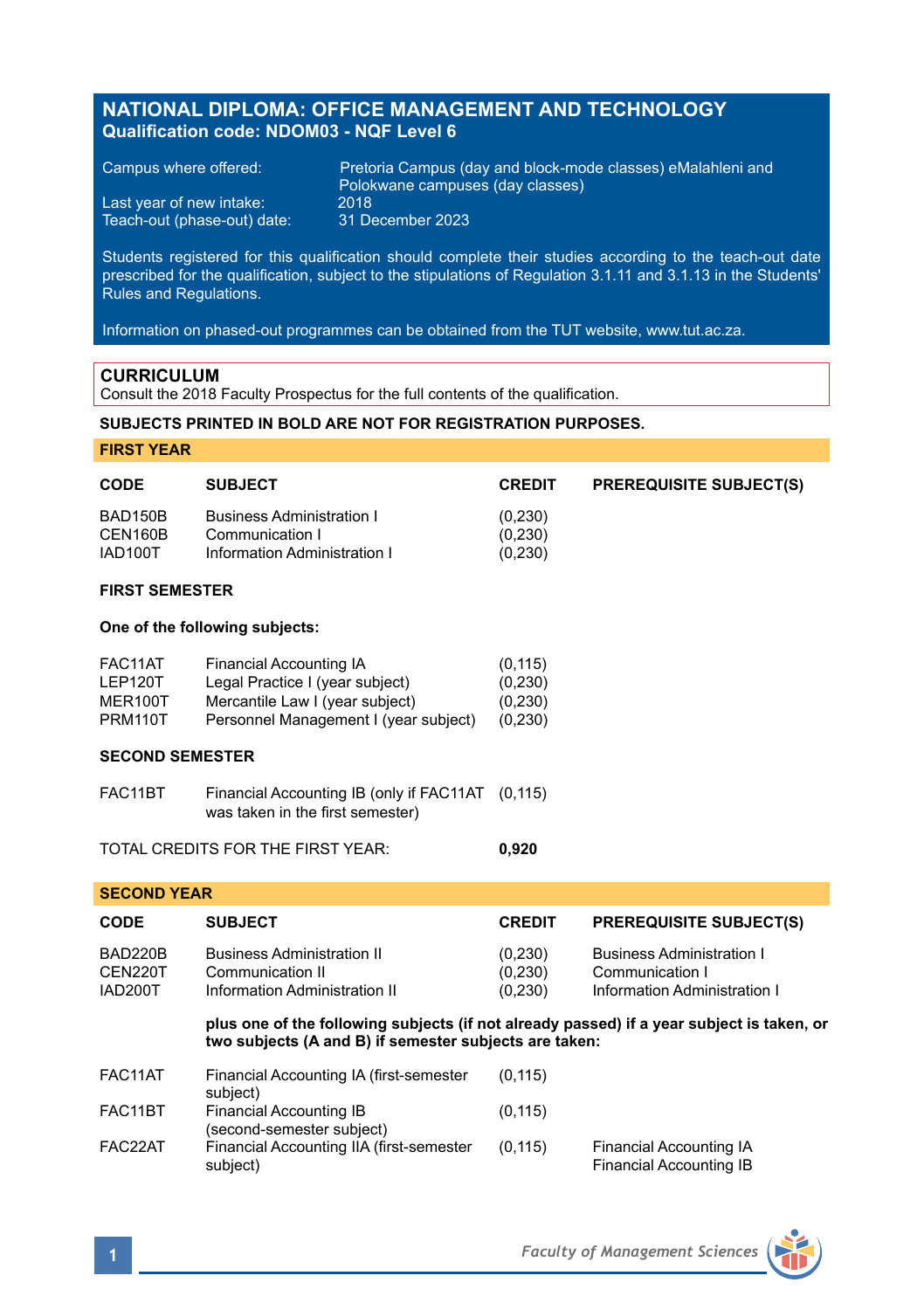| FAC22BT        | Financial Accounting IIB<br>(second-semester subject) | (0, 115) | Financial Accounting IA<br>Financial Accounting IB |
|----------------|-------------------------------------------------------|----------|----------------------------------------------------|
| LEP120T        | Legal Practice I (year subject)                       | (0,230)  |                                                    |
| <b>LEP201T</b> | <b>Legal Practice II</b>                              |          |                                                    |
| LEP20XT        | Legal Practice: Conveyancing II                       | (0, 115) | Legal Practice I                                   |
|                | (second-semester subject)                             |          |                                                    |
| LEP20YT        | Legal Practice: Administration of Estates II          | (0.115)  | Legal Practice I                                   |
|                | (first-semester subject)                              |          |                                                    |
| MER100T        | Mercantile Law I (year subject)                       | (0, 230) |                                                    |
| MER210T        | Mercantile Law II (year subject)                      | (0, 230) | Mercantile Law I                                   |
| PRM110T        | Personnel Management I (year subject)                 | (0, 230) |                                                    |
| <b>PRM210T</b> | Personnel Management II (year subject)                | (0, 230) | Personnel Management I                             |
|                |                                                       |          |                                                    |

TOTAL CREDITS FOR THE SECOND YEAR: **0,920**

| <b>THIRD YEAR</b>     |                                                                            |                    |                                                                                     |
|-----------------------|----------------------------------------------------------------------------|--------------------|-------------------------------------------------------------------------------------|
| <b>CODE</b>           | <b>SUBJECT</b>                                                             | <b>CREDIT</b>      | <b>PREREQUISITE SUBJECT(S)</b>                                                      |
| BAD310B<br>IAD300T    | <b>Business Administration III</b><br>Information Administration III       | (0,250)<br>(0,250) | <b>Business Administration II</b><br>Information Administration II                  |
| <b>FIRST SEMESTER</b> |                                                                            |                    |                                                                                     |
| OMP <sub>101</sub> T  | Office Management and Technology<br>Practice I (offered in both semesters) | (0,200)            | <b>Business Administration I</b><br>Communication I<br>Information Administration I |

**plus two of the following subjects (if not already passed) if a year subject is taken, or four subjects (A and B) if semester subjects are taken:**

| FAC11AT        | Financial Accounting IA (first-semester<br>subject)                      | (0, 115) |                                                           |
|----------------|--------------------------------------------------------------------------|----------|-----------------------------------------------------------|
| FAC11BT        | <b>Financial Accounting IB</b><br>(second-semester subject)              | (0, 115) |                                                           |
| FAC22AT        | Financial Accounting IIA (first-semester<br>subject)                     | (0, 115) | Financial Accounting IA<br>Financial Accounting IB        |
| FAC22BT        | Financial Accounting IIB<br>(second-semester subject)                    | (0, 115) | <b>Financial Accounting IA</b><br>Financial Accounting IB |
| LEP120T        | Legal Practice I (year subject)                                          | (0, 230) |                                                           |
| <b>LEP201T</b> | <b>Legal Practice II</b>                                                 |          |                                                           |
| LEP20XT        | Legal Practice: Conveyancing II<br>(second-semester subject)             | (0, 115) | Legal Practice I                                          |
| LEP20YT        | Legal Practice: Administration of Estates II<br>(first-semester subject) | (0, 115) | Legal Practice I                                          |
| MER100T        | Mercantile Law I (year subject)                                          | (0, 230) |                                                           |
| MER210T        | Mercantile Law II (year subject)                                         | (0, 230) | Mercantile Law I                                          |
| <b>PRM110T</b> | Personnel Management I (year subject)                                    | (0, 230) |                                                           |
| <b>PRM210T</b> | Personnel Management II (year subject)                                   | (0, 230) | Personnel Management I                                    |
|                | TOTAL CREDITS FOR THE THIRD YEAR:                                        | 1,160    |                                                           |
|                | TOTAL CREDITS FOR THE QUALIFICATION:                                     | 3,000    |                                                           |

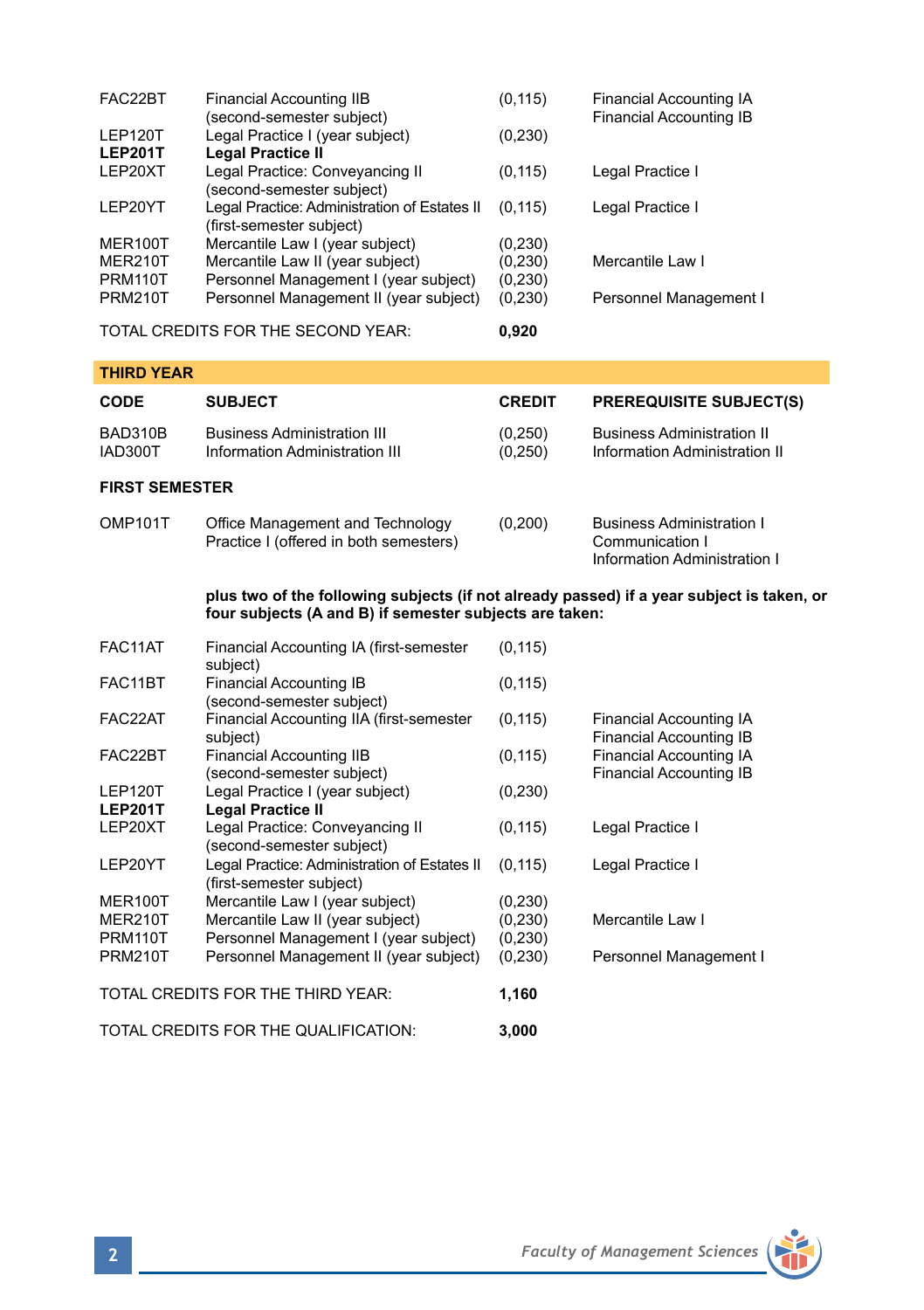# **SUBJECT INFORMATION (OVERVIEW OF SYLLABUS)**

The syllabus content is subject to change to accommodate industry changes. Please note that a more detailed syllabus is available at the Department or in the study guide that is applicable to a particular subject. At time of publication, the syllabus content was defined as follows:

# **B**

# **BUSINESS ADMINISTRATION I (BAD150B) 1 X 3-HOUR PAPER**

# *(Subject custodian: Department of Business and Information Management Services)*

Economic principles, business sectors, types of under-takings, financing, insurance, postal and telecommunication services, the administrative function, office procedures and duties, and financial administrative procedures. (Total tuition time: ± 96 hours)

## **BUSINESS ADMINISTRATION II (BAD220B) 1 X 3-HOUR PAPER**

## *(Subject custodian: Department of Business and Information Management Services)*

The development of managerial thinking and the management functions. Planning and organisation, which include the management of information, planning office work and work simplification, systems analysis and design, office machines and equipment, centralised and decentralised office organisation, formal and informal organisation. The management functions. Actuating and control: motivation of office workers, supervision in the office, general office control measures, cost and budget control. Planning business travel and accommodation, organising conferences or seminars and preparing office procedure manuals. (Total tuition time: ± 96 hours)

## **BUSINESS ADMINISTRATION III (BAD310B) 1 X 3-HOUR PAPER**

## *(Subject custodian: Department of Business and Information Management Services)*

Office management and the management of human resources. Supervision in the office and labour relations. (Total tuition time: ± 96 hours)

# **C**

## **COMMUNICATION I (CEN160B) 1 X 3-HOUR PAPER**

# *(Subject custodian: Department of Applied Languages)*

Developing basic communication skills through the four basic skills in language learning and usage. Communication theory, verbal and non-verbal communication, presentation skills, report writing, meetings and interviews. (Total tuition time:  $\pm$  90 hours)

# **COMMUNICATION II (CEN220T) 1 X 3-HOUR PAPER**

## *(Subject custodian: Department of Applied Languages)*

Communication in the organisation; visual and graphic communication, interviewing, consultation and negotiation skills, problem solving; small group communication; reading skills (speed reading, comprehension, critical analysis); job applications, translation skills, advanced exercises in correspondence; the writing of reports, meeting procedures, human relations and personal development, nature and province of public relations. (Total tuition time: ± 75 hours)

# **F**

# **FINANCIAL ACCOUNTING IA (FAC11AT) 1 X 3-HOUR PAPER**

# *(Subject custodian: Department of Accounting)*

The basic introductory elements of accounting, the application of Generally Accepted Accounting Practice (GAAP) in the business world, constructive interpretation and application of accounting information. (Total tuition time:  $\pm 64$  hours)

# **FINANCIAL ACCOUNTING IB (FAC11BT) 1 X 3-HOUR PAPER**

*(Subject custodian: Department of Accounting)*

The principles of Generally Accepted Accounting Practice (GAAP). The different undertakings. The various forms of financial reporting for the different undertakings. (Total tuition time: ± 64 hours)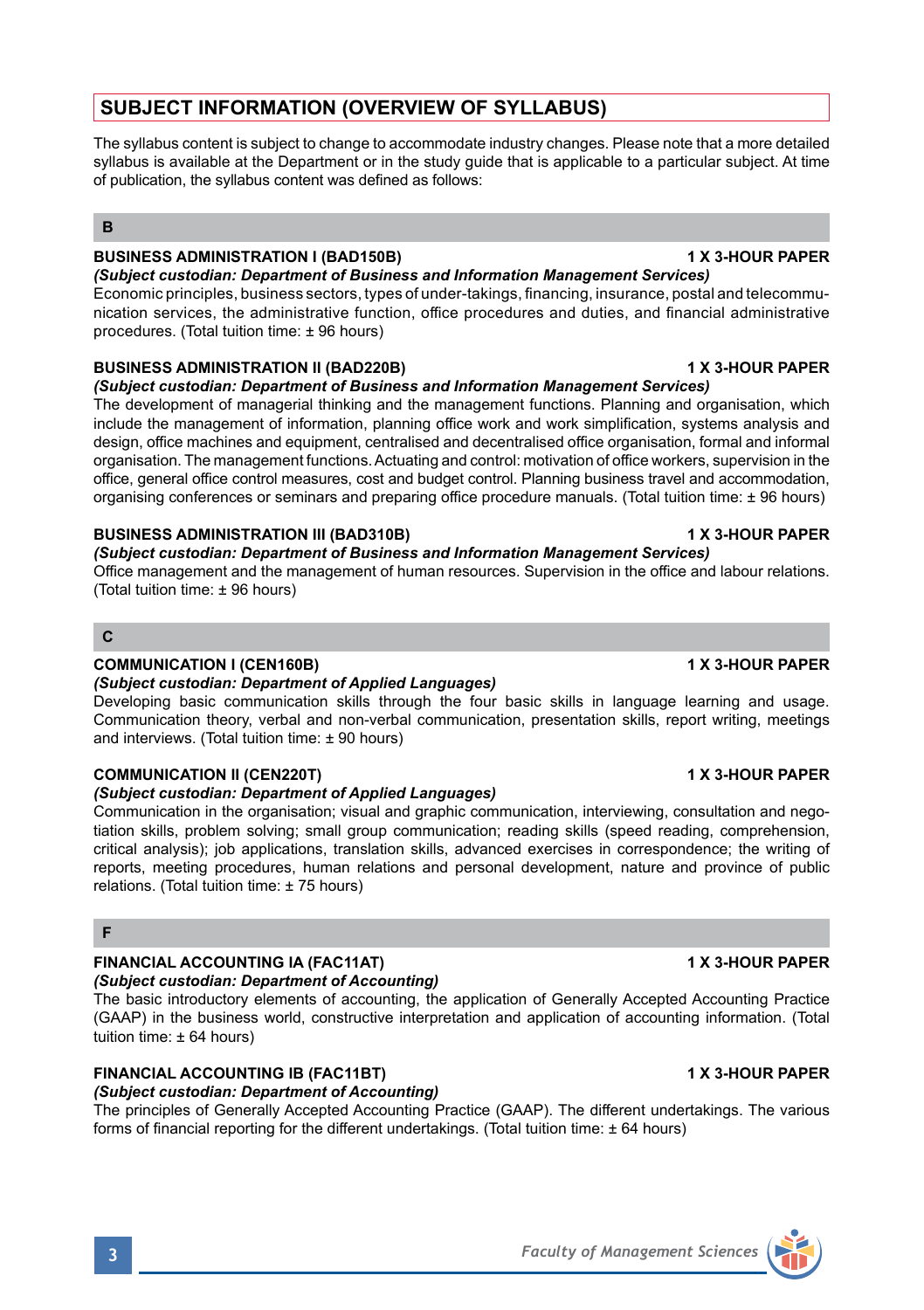# **FINANCIAL ACCOUNTING IIA (FAC22AT) 1 X 3-HOUR PAPER**

### *(Subject custodian: Department of Accounting)*

The accounting approach to transactions, financial statements and disclosure in respect of Companies, Incomplete records, revenue, property plant and equipment. Events after statement of financial position and inventories. (Total tuition time: ± 60 hours)

# **FINANCIAL ACCOUNTING IIB (FAC22BT) 1 X 3-HOUR PAPER**

## *(Subject custodian: Department of Accounting)*

The accounting treatment of Group statements and Statement of Cash flow according to IFRS standards. Branch accounting. Recording of taxation (deferred) according to IFRS standards. Foreign exchange. Earnings per share. Analysis and interpretation of financial statements. (Total tuition time: ± 60 hours)

**I**

### **INFORMATION ADMINISTRATION l (IAD100T) CONTINUOUS ASSESSMENT**

### *(Subject custodian: Department of Business and Information Management Services)*

THEORY: Introduction to computers, application software, the components of the system unit, input, output, storage. PRACTICAL: Basic Information Processing: MS Word 2010; Basic Data Processing: MS Excel 2010; Operating System: Windows XP; Presentations: MS PowerPoint 2010. (Total tuition time: ± 96 hours)

### **INFORMATION ADMINISTRATION ll (IAD200T) CONTINUOUS ASSESSMENT**

*(Subject custodian: Department of Business and Information Management Services)* THEORY: Essentials of Management Information Systems. PRACTICAL: Intermediate Information Processing: MS Word 2010; Intermediate Data Processing: MS Excel 2010; Operating System: Windows XP; Data and Information Management: MS Outlook 2010; Basic Internet usage concepts. (Total tuition time: ± 96 hours)

### **INFORMATION ADMINISTRATION lll (IAD300T) CONTINUOUS ASSESSMENT**

*(Subject custodian: Department of Business and Information Management Services)* THEORY: Information Technology Strategy in Action. PRACTICAL: Document Sharing and Management: SharePoint; Advanced Information Processing: MS Word 2010; Advanced Data Processing: MS Excel 2010; Database Management: MS Access 2010. (Total tuition time: ± 96 hours)

# **L**

## **LEGAL PRACTICE I (LEP120T) 1 X 3-HOUR PAPER**

### *(Subject custodian: Department of Law)*

Hierarchy of court jurisdictions, Law firms. The law firm. Full explanation of the magistrate as well as the High Court Litigation process with all relevant documentation involved. Debt collection. Last will and testaments and a thorough discussion of the whole process of the deceased estates. Conveyancing with practical illustration of the procedure for the transfer of immovable property. Discussion of the various types of marriages and in particular the ante nuptial contract. (Total tuition time: not available)

# **LEGAL PRACTICE: ADMINISTRATION OF ESTATES II (LEP20YT) 1 X 3-HOUR PAPER**

# *(Subject custodian: Department of Law)*

Intestate succession, testamentary succession, the master, the executor, the executor's account. (Total tuition  $time: + 32 hours$ 

# **LEGAL PRACTICE: CONVEYANCING II (LEP20XT) 1 X 3-HOUR PAPER (OPEN BOOK)**

*(Subject custodian: Department of Law)* General concepts. The Deeds Office, Deeds Registries Act, 1937 (Act No. 47 of 1937), the registrar and conveyancer. Requirements for preparing and lodging deeds. Requirements and procedures for registering deeds, deed of sale, power of attorney, general transfers, estate transfers, subdivision and partitioning of land, mortgage bonds, substituted deeds of transfer, sectional titles. (Total tuition time: ± 32 hours)